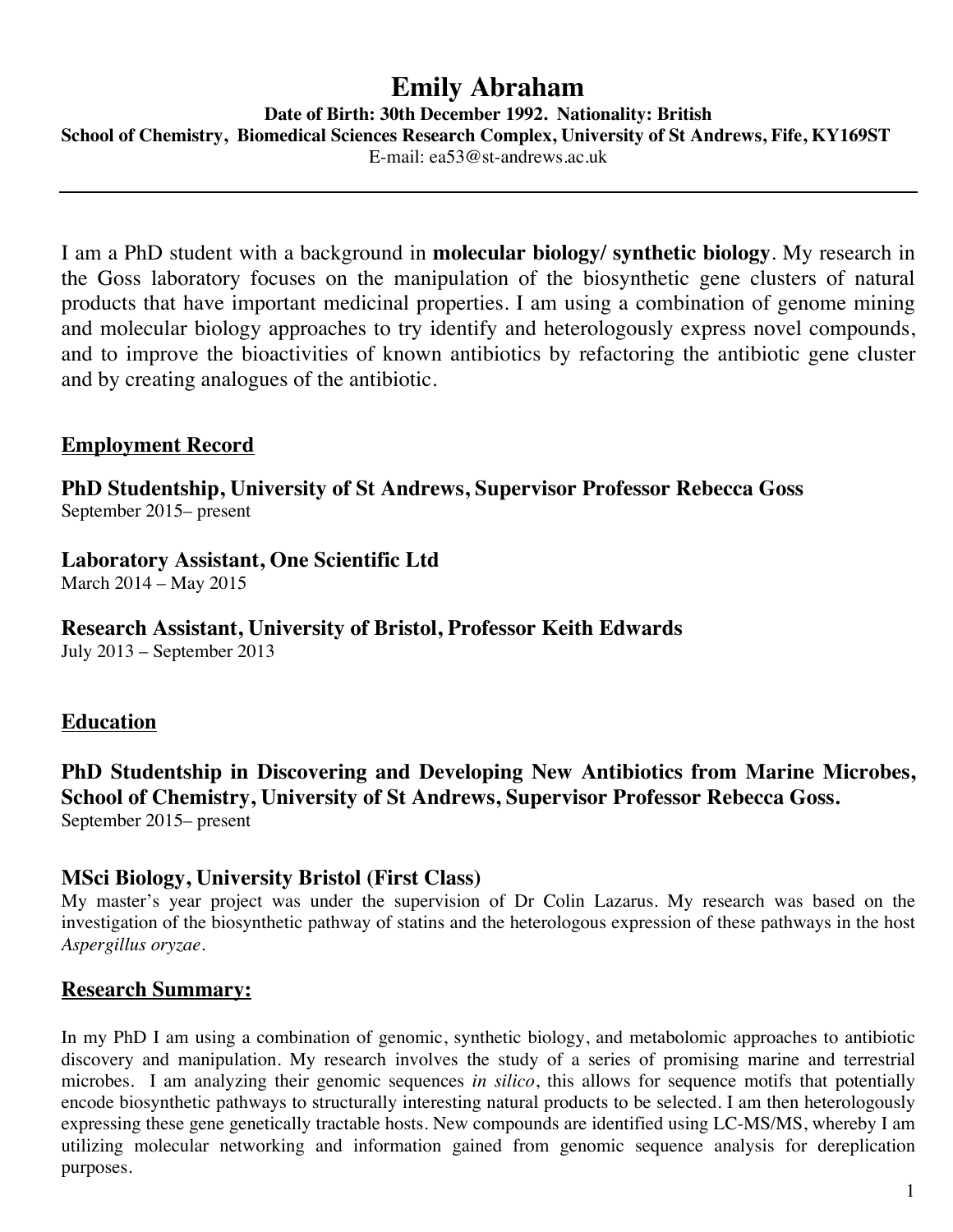In complement to these studies, I am also cloning the genes encoding a known and potent antibiotic from a marine microbe into a heterologous host. This work will provide a platform for the fermentation, isolation and full structural characterisation of the new antibiotic molecules

Finally, I am manipulating biosynthetic pathways using our lab's Genochemetics approach, where gene insertion enables selective chemical modification. The manipulation of these biosynthetic pathways will allow analogues of antibiotics to be created and for structure activity relationships to be investigated.

# **Skills and Knowledge**

- Molecular cloning techniques including Gibson Assembly, Gateway® Cloning and genomic library generation
- PCR, primer design, plasmid design and preparation
- Genetic transformation techniques including electroporation, protoplast transformation and intergeneric conjugation
- Gene cluster assembly
- Microbiological culturing: *E. coli*, many different strains of actinomycetes, fungi
- *in silico* analysis of gene clusters
- Liquid Chromatography Mass Spectrometry: including untargeted metabolomic network analysis

### **Awards:**

#### **Awarded an Early Career Research Exchange Scholarship from the Scottish Universities Life Sciences Alliance**.

This has allowed me to spend time at Wageningen University with Dr Marnix Medema where I have developed skills utilising MS/MS fragmentation based molecular networking. This is very useful for analysing large LC-MS/MS data sets.

#### **Awarded the Royal Society of Chemistry: Analytical Division Prize for the best early career researcher oral presentation**

Scottish Metabolomics Meeting- 2/3 November 2017

## **Oral Presentations:**

#### **April 2016, University of St Andrews, Department of Chemistry, Organic Seminars**

'Toward discovery and development of new antibiotics from marine microbes'

#### **January 2017, University of St Andrews, Department of Chemistry, Organic Seminars**

'Mining, moving and manipulating gene clusters'

#### **September 2017, The European Marine Biological Research Infrastructure Cluster Project Meeting, University of Algarve, Faro, Portugal**

Microbial pipeline: from environment to active compounds

# **November 2017, Scottish Metabolomics Meeting, City of Glasgow College**

Combined Metabolomic and Genomic Approaches to Antibiotic Discovery: **Awarded best oral presentation**